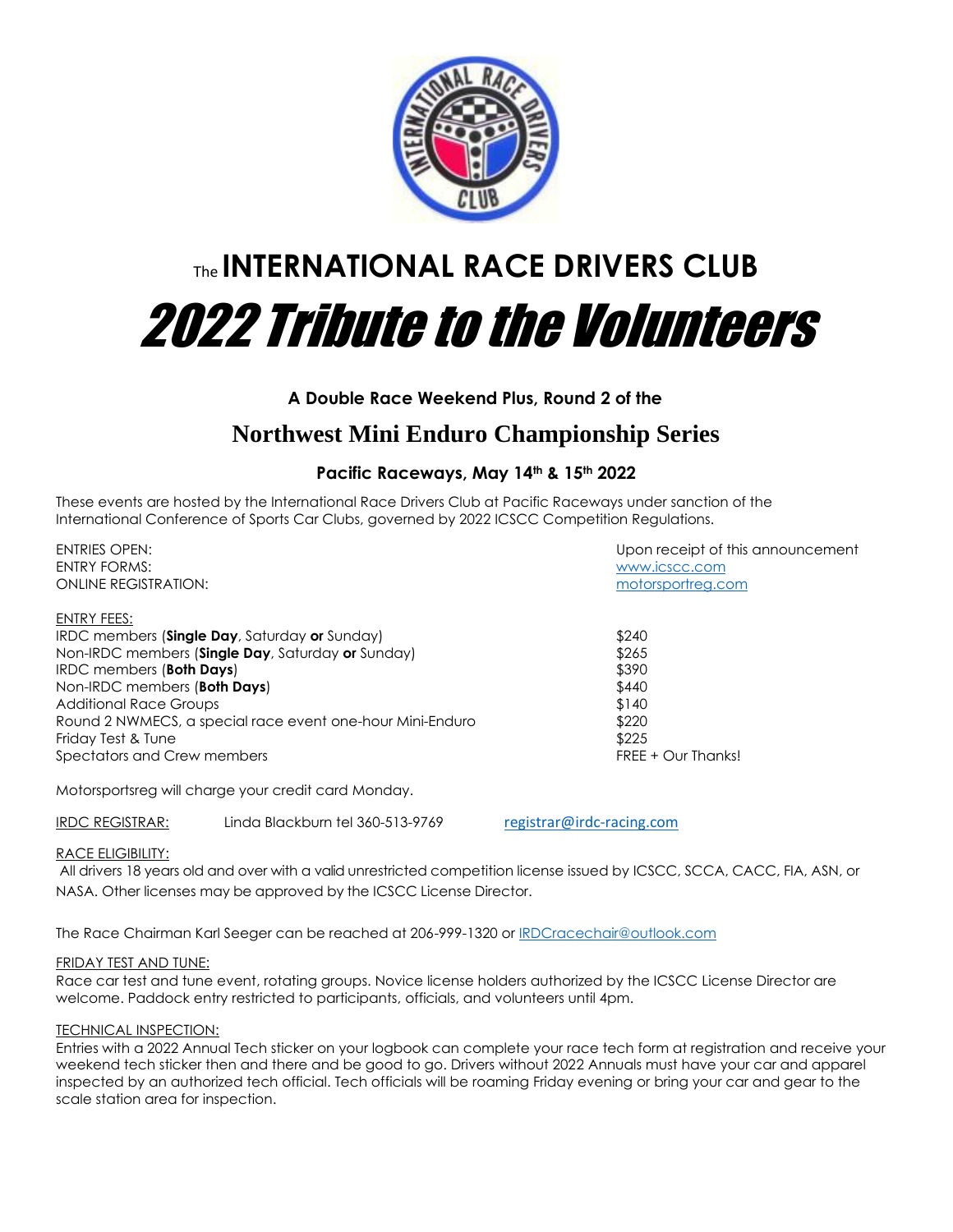

# Saturday – May 14th, 2022 – Rotation 4

| 7:30am             | 6:00 <sub>pm</sub> | 10.5 hrs. | Registration open                              |                                                                                             |  |
|--------------------|--------------------|-----------|------------------------------------------------|---------------------------------------------------------------------------------------------|--|
| 7:30am             | 12:30pm            | 5 hrs.    | Technical Inspection - Location at Scales      |                                                                                             |  |
| 8:00am             | 8:30am             | 30 mins.  | Volunteers meeting - BBQ area by playground    |                                                                                             |  |
| $7:45$ am          | 8:15am             | 30 mins.  | Novice Track Tour/Orientation                  |                                                                                             |  |
| 8:25am             | $9:15$ am          | 50 mins.  | <b>Mandatory Novice Meeting</b>                |                                                                                             |  |
|                    |                    |           |                                                | Novice Drivers will be assigned in the appropriate Championship Group Per License Director! |  |
| $9:15$ am          | $9:30$ am          | 15 mins.  | Group 4                                        | Qualifying                                                                                  |  |
| $9:38$ am          | $9:53$ am          | 15 mins.  | Group 5                                        | Qualifying                                                                                  |  |
| 10:01 am           | $10:16$ am         | 15 mins.  | Group 3/6                                      | Qualifying                                                                                  |  |
| $10:24$ am         | 10:39 am           | 15 mins.  | Group 1                                        | Qualifying                                                                                  |  |
| 10:47 am           | 11:02am            | 15 mins.  | Group 2                                        | Qualifying                                                                                  |  |
| $11:10$ am         | 11:25 am           | 15 mins.  | Group 8                                        | NWMECS Round #2 Qualifying                                                                  |  |
| $11:25$ am         | 12:25pm            | 60 mins.  | Lunch                                          |                                                                                             |  |
| 11:40am            | 12:00pm            | 20 mins.  | <b>Mandatory Drivers Meeting - Grandstands</b> |                                                                                             |  |
| 12:30pm            | 12:55pm            | 21 mins.  | Group 4                                        | Championship Race                                                                           |  |
| 1:03 <sub>pm</sub> | 1:28 <sub>pm</sub> | 21 mins.  | Group 5                                        | Championship Race                                                                           |  |
| $1:36$ pm          | 2:01 <sub>pm</sub> | 21 mins.  | Group 3/6                                      | Championship Race                                                                           |  |
| 2:09 <sub>pm</sub> | 2:34 <sub>pm</sub> | 21 mins.  | Group 1                                        | Championship Race                                                                           |  |
| 2:42 <sub>pm</sub> | 3:07pm             | 21 mins.  | Group 2                                        | Championship Race                                                                           |  |
| $3:15$ pm          | $4:15$ pm          | $1$ hr.   | Group 8                                        | NWMECS Round #2 Race                                                                        |  |
| 4:30pm             |                    |           |                                                | <b>Novice Post-Race Meeting</b>                                                             |  |
|                    |                    |           |                                                |                                                                                             |  |

Group 1 = A-B-C Prod, SPO-M-U, PRO-3

- Group 2 = D-E-F-G Prod, CR, PRO-7, HT, SM, CSM, PRO44, ITX
- Group  $3 = CF$ , FF, FA, FM, FC
- Group 4 = GT1-2-3, AS, ITE, RS, ST, SE46, SST
- Group 5 = ITA-B-C-S, GTL, E-F-H Imp Prod, CT4
- Group 6 = FV, FL, B-C-D-E-F SR & Novice Open Wheel
- Group 7 = Novice Closed Wheel **See License Director**
- Group 8 = Northwest Mini Enduro Championship Series NWMECS